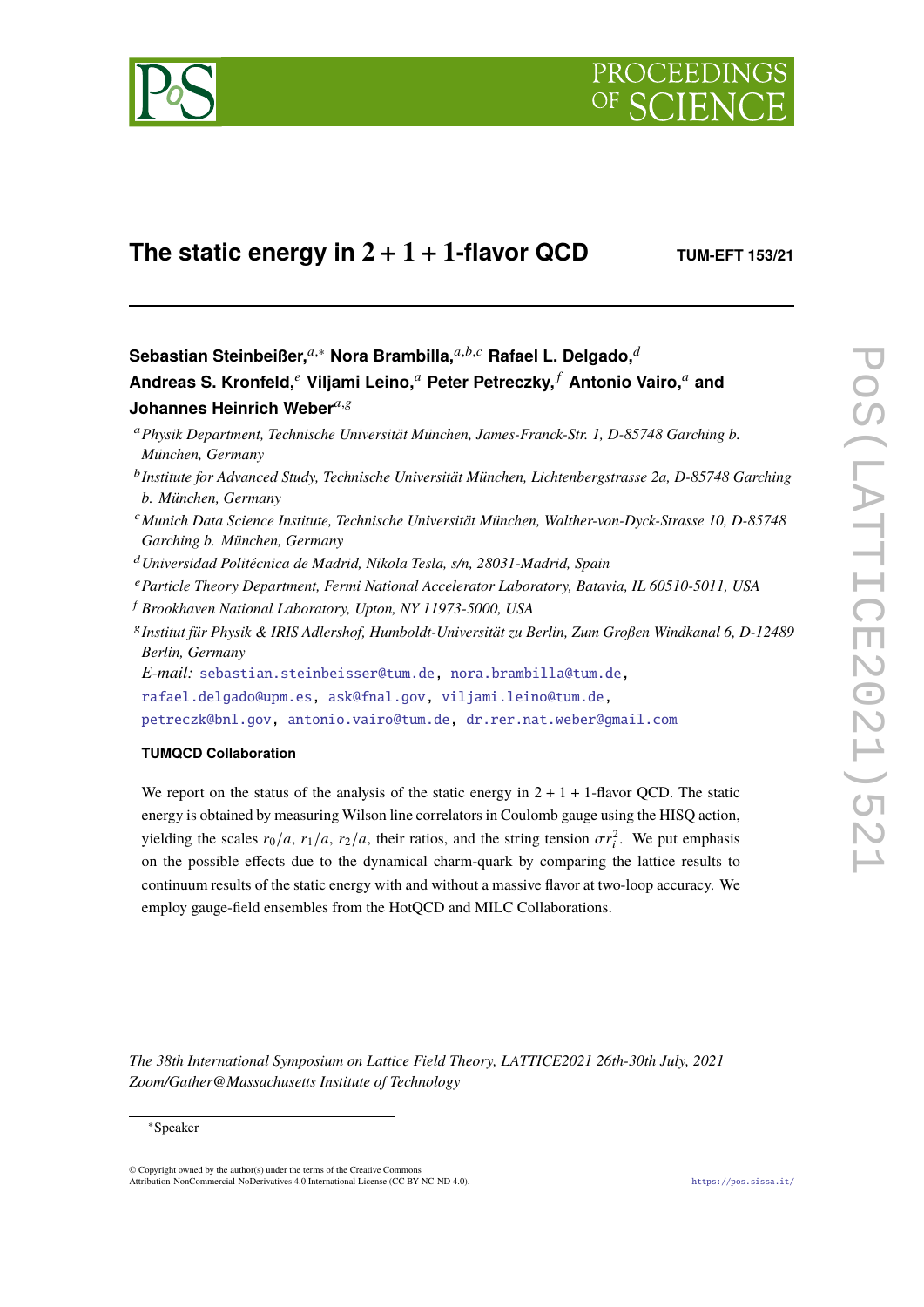# **1. Introduction**

The static energy,  $E_0(r)$ , of an infinitely heavy quark-antiquark pair is an important observable that has been studied since the mid-1970s in both lattice gauge theory [\[1,](#page-7-0) [2\]](#page-7-1) and perturbation theory [\[3,](#page-7-2) [4\]](#page-7-3). The perturbative formulas for  $N_f$  massless flavors are known at  $N<sup>3</sup>LO$ , with logarithms known at  $N^4LO$  [\[5,](#page-7-4) [6\]](#page-7-5). A compact summary of the perturbative expression of  $E_0(r)$  can be found in [\[7\]](#page-8-0). The comparison between lattice data and perturbation theory allows one to extract  $\alpha_s$ . This has been done in the pure gauge  $SU(3)$  theory starting from the seminal work of [\[8\]](#page-8-1) (a more recent reference is [\[9\]](#page-8-2)) and, subsequently, in QCD with dynamical fermions. The TUMQCD Collaboration has extracted  $\alpha_s$  from the static energy computed in 2 + 1-flavor lattice QCD since 2012 [\[10–](#page-8-3)[12\]](#page-8-4). We are currently extending this program to  $2 + 1 + 1$ -flavor QCD. Charm quark mass effects could be important at distances of the order of the inverse of the charm mass,  $m<sub>c</sub>$ , where comparisons with perturbation theory are still sensible and affecting the determination of  $\alpha_s$ . With this work we compare for the first time  $a 2 + 1 + 1$ -flavor lattice calculation of the static energy with perturbative QCD including finite charm mass corrections at  $N^2LO$  accuracy. We employ gauge-field ensembles from the HotQCD and MILC Collaborations in this work. More details will be presented in a forthcoming publication [\[13\]](#page-8-5).

## **2. Static energy and charm-quark effects in perturbation theory**

#### **2.1 Static quark-antiquark energy in perturbation theory**

The static energy,  $E_0(r)$ , is the energy stored in a static quark-antiquark pair, separated by a distance  $r$ . It is related to the real-time Wilson loop  $[1-3, 14]$  $[1-3, 14]$  $[1-3, 14]$  $[1-3, 14]$ :

$$
E_0(r) = \lim_{t \to \infty} \frac{1}{t} \ln \left\{ tr \, \mathcal{P} \exp \left\{ ig \int_{r \times t} d z^{\mu} A_{\mu}(z) \right\} \right\},\tag{1}
$$

where the integral is over a rectangle of spatial length r and temporal length t,  $\langle \dots \rangle$  denotes the expectation value,  $P$  stands for the path ordering of the color matrices,  $g$  is the QCD gauge coupling  $(\alpha_s = g^2/(4\pi))$ , and  $A_\mu$  are the SU(3) gauge fields. The spatial Wilson lines can be omitted in a suitable gauge, e.g., in Coulomb gauge.

At short distances, where  $r\Lambda_{\text{QCD}} \ll 1$ , we have that  $\alpha_s(1/r) \ll 1$  and  $E_0(r)$  may be computed as a perturbative series in  $\alpha_s$  of the form:

<span id="page-1-0"></span>
$$
E_0(r) = \Lambda - \frac{C_F \alpha_s}{r} \left( 1 + \pi \alpha_s + \pi \alpha_s^2 + \pi \alpha_s^3 + \pi \alpha_s^3 \ln \alpha_s + \dots \right),\tag{2}
$$

where  $\Lambda$  is a constant of mass dimension one. Through two loops, the perturbative expansion depends only on a soft scale  $\nu$  of order  $1/r$ . Starting at three loops, however, another ultrasoft energy scale  $\mu_{us}$  of order  $\alpha_s/r$  affects the static energy. Soft and ultrasoft effects may be conveniently factorized in an effective field theory framework [\[5,](#page-7-4) [15\]](#page-8-7),

<span id="page-1-1"></span>
$$
E_0(r) = \Lambda + V_s(r, \nu, \mu_{\text{us}}) + \delta_{\text{us}}(r, \nu, \mu_{\text{us}}),
$$
\n(3)

where  $V_s(r, v, \mu_{us})$  contains all soft contributions and can be identified with the color-singlet static potential (as the term is used in the context of perturbative theory), and  $\delta_{us}(r, v, \mu_{us})$  encodes the ultrasoft contributions.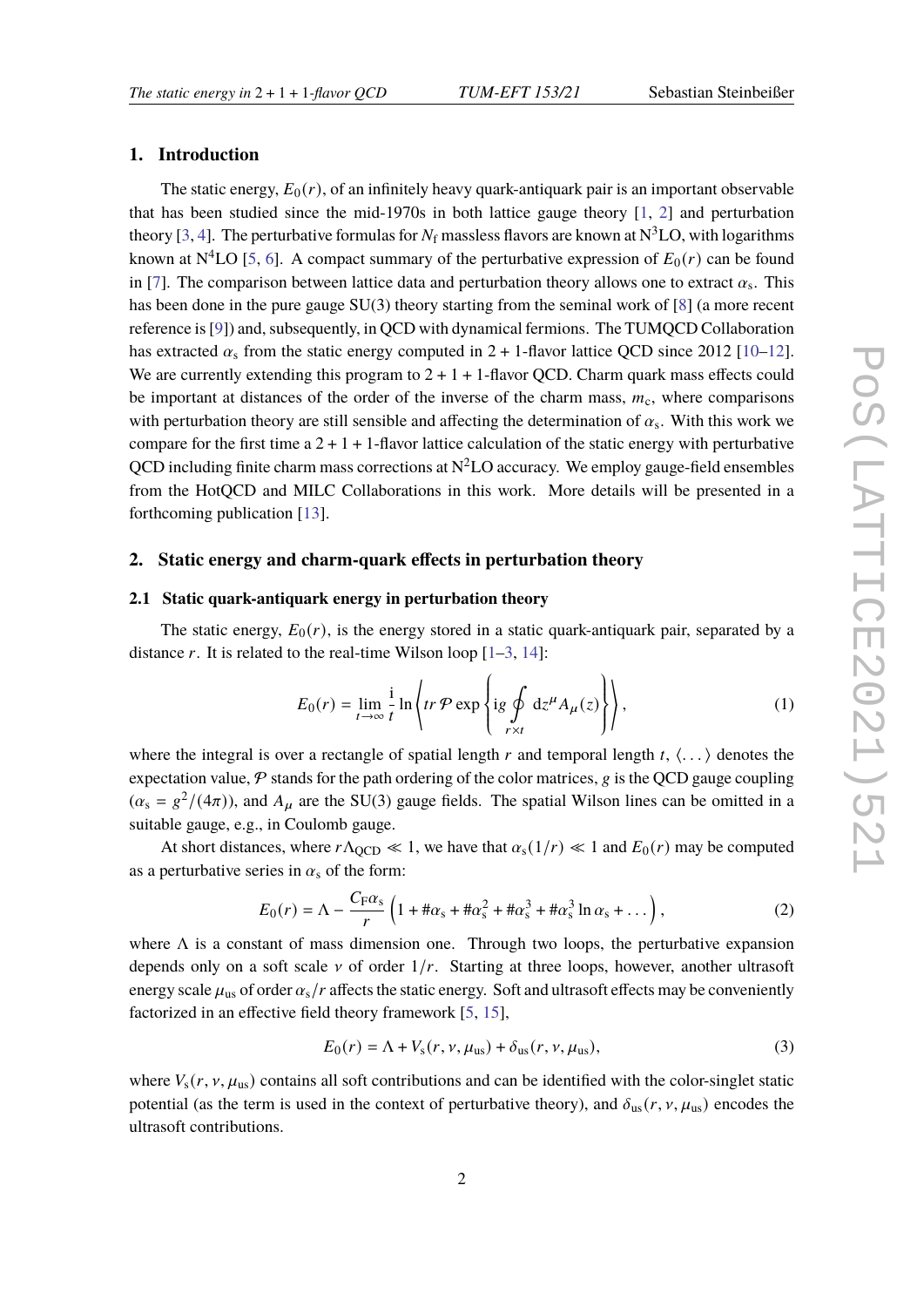The static energy is an observable and hence must be finite, but the functions  $V_s(r, v, \mu_{us})$  and  $\delta_{us}(r, v, \mu_{us})$  not necessarily so. Indeed, the ln  $\alpha_s$  terms appearing in the expansion [\(2\)](#page-1-0) starting from  $N<sup>3</sup>LO$  are remnants of the cancellations between infrared divergences in the soft function  $V_s(r, v, \mu_{us})$  and ultraviolet divergences in the ultrasoft function  $\delta_{us}(r, v, \mu_{us})$ .

In a lattice regularization, the constant  $\Lambda$  in Eq. [\(3\)](#page-1-1) accounts for the linear divergence due to the self-energy. While in dimensional regularization the linear divergence vanishes, the constant  $\Lambda$  is still there, as it encodes a renormalon ambiguity of order  $\Lambda_{\text{QCD}}$  that cancels against the renormalon ambiguity of the same order in the color-singlet static potential [\[16\]](#page-8-8). The renormalon in the static potential is responsible for the poor convergence of its perturbative series. The poor convergence may be cured by subtracting the renormalon contribution from the static potential in a suitably chosen renormalon subtraction scheme and reabsorbing it into a redefinition of Λ, making in this way the renormalon cancellation explicit [\[17\]](#page-8-9).

Another way to get rid of the renormalon in the perturbative expansion of the static energy is by computing first the force,

$$
F_0(r) \equiv \frac{\mathrm{d}}{\mathrm{d}r} E_0(r),\tag{4}
$$

which is free from the leading order renormalon and therefore well behaved as an expansion in  $\alpha_s$ . One then recovers the static energy by integrating [\[18\]](#page-8-10)

<span id="page-2-0"></span>
$$
E_0(r) = \int_{r^*}^r dr' F_0(r') + \text{const.}
$$
 (5)

The distance  $r^*$ , which should be smaller than  $r$ , is arbitrary, and contributes only with an additive constant. This constant can be reabsorbed into an additive shift when comparing with lattice data. Equation [\(5\)](#page-2-0) effectively amounts to a rearrangement of the perturbative series that is renormalon free at order  $\Lambda_{\text{OCD}}$  [\[17\]](#page-8-9). The integral in Eq. [\(5\)](#page-2-0) can be computed (numerically) while running the strong coupling with a soft scale that is chosen to be the inverse of the distance,  $v = 1/r$ .

A determination of the force on the lattice, which would allow for a direct comparison with its perturbative expression without managing the renormalon via subtraction or Eq. [\(5\)](#page-2-0), remains challenging. On the one hand, full QCD data for the static energy at short distances are still too sparse to allow for very accurate determinations of the force from finite differences [\[11\]](#page-8-11). On the other hand, a direct computation of the force from Wilson loops with a chromoelectric field insertion seems to converge only slowly towards the continuum limit [\[19\]](#page-8-12). For the time being, an accurate determination of  $E_0(r)$  is much easier and precise, as it amounts to extracting the exponential fall-off of a static Wilson loop.

## <span id="page-2-2"></span>**2.2 Charm-quark effects in perturbation theory**

The static energy and potential are known at three loops only in the case of massless dynamical quarks. Including a massive quark of mass  $m$  to the static potential with  $N_f$  massless flavors yields the following correction to the energy

<span id="page-2-1"></span>
$$
E_{0,m}^{(N_f)}(r) = E_0^{(N_f+1)}(r) + \delta V_m^{(N_f+1)}(r).
$$
\n(6)

The energy  $E_0^{(N_f+1)}$  $O_0^{(N_f+1)}(r)$  is the static quark-antiquark energy with  $N_f + 1$  massless quarks. The correction to it,  $\delta V_m^{(N_f+1)}$ , due to one quark of finite mass m is known at N<sup>2</sup>LO. The  $O(\alpha_s^2)$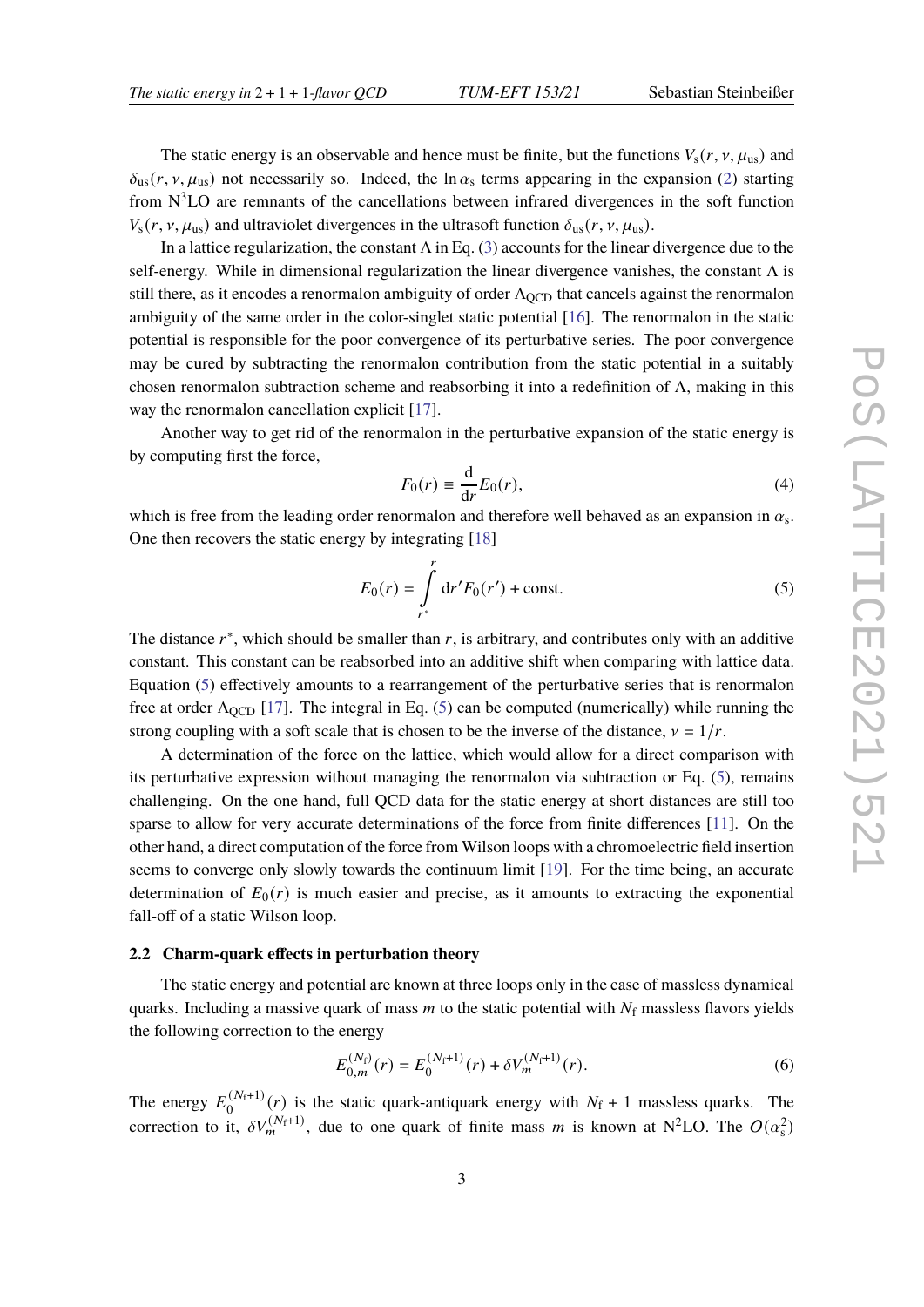corrections [\[4\]](#page-7-3) are, together with the  $O(\alpha_{\rm s}^3)$  corrections, well known [\[20\]](#page-8-13); for a typo-free summary, see Ref. [\[21\]](#page-8-14). Both,  $E_0$ , and  $\delta V_m$ , are to be evaluated with  $N_f + 1$  massless flavors which, upon combination, will give the energy with  $N_f$  massless flavors and one massive one. We reexpress Eq. [\(6\)](#page-2-1) in terms of the running coupling with  $N_f$  massless flavors. On general grounds, the static energy with a massive quark satisfies the following limiting behavior:

1. In the limit  $m \gg 1/r$ , the heavy quark effectively decouples:

$$
E_{0,m}^{(N_{\rm f})}(r,\nu) \to E_0^{(N_{\rm f})}(r,\nu) + O((\alpha_s^{(N_{\rm f})})^4). \tag{7}
$$

2. In the limit  $m \ll 1/r$ , the static energy with a massive quark effectively reduces to the static energy with  $N_f + 1$  massless quarks:

$$
E_{0,m}^{(N_{\rm f})}(r,\nu) \to E_0^{(N_{\rm f}+1)}(r,\nu) + O((\alpha_s^{(N_{\rm f})})^4). \tag{8}
$$

#### **3. Static energy and charm-quark effects on the lattice**

### **3.1 Lattice setup and static quark-antiquark energy on the lattice**

We employ  $2+1$ -flavor ensembles [\[22,](#page-8-15) [23\]](#page-8-16) from HotQCD and  $2+1+1$ -flavor ensembles [\[24,](#page-8-17) [25\]](#page-8-18) from MILC, both using (rooted) highly improved staggered quark (HISQ) action [\[26\]](#page-8-19) for the sea quarks and, respectively, tree-level or 1-loop Symanzik improved gauge action. Details of the ensembles can be found in the original references. The static energy,  $E_0(r)$ , is extracted from the correlator of two Wilson lines in Coulomb gauge, and we extract the ground state by employing single and multi-exponential fits. We always take the distance  $r$  to be the distance inferred from the gluon propagator, which we refer to as tree-level improvement of the static-energy data.

Beyond tree-level improvement of the data, the  $2 + 1$ -flavor data are nonperturbatively im-proved [\[12\]](#page-8-4). We use the single ensemble with  $\beta = 7.825$ ,  $a \approx 0.040$  fm, and  $m_l/m_s \approx 1/20$ , i.e., an almost physical quark-mass ratio.

A summary of the  $2 + 1 + 1$ -flavor ensembles can be found in Ref. [\[25\]](#page-8-18). The data are tree-level improved. In addition to the straight Wilson lines, we also determine the static energy from Wilson lines with one step of hypercubic (HYP) smearing [\[27\]](#page-8-20) which gives a better signal-to-noise ratio at large distances. Although these two determinations of the static energy differ at nonzero lattice spacing, they share a common continuum limit. In these proceedings, we mainly focus on the ensemble with  $\beta = 7.0$ ,  $a \approx 0.043$  fm,  $N_{\sigma}^3 \times N_{\tau} = 144^3 \times 288$ , and  $m_l/m_s \approx 1/27$ , which is the physical ratio.

### **3.2 Charm-quark effects on the lattice**

In the left panel of Fig. [1,](#page-4-0) we show  $rE_0(r)$ , in order to remove the leading Coulomb behavior. We add a constant to the  $E_0(r)$  data such that the shifted data are rather flat in the range of interest. This should facilitate the visualization of the small finite mass effects we are investigating. Assuming decoupling of the charm-quark at large distances,  $r \gg 1/m_c \sim 0.15$  fm, we match the  $2 + 1$  and  $2 + 1 + 1$ -flavor data, since they must agree up to a constant. We match the  $2 + 1$ -flavor data to the  $2 + 1 + 1$ -flavor data of the same (similar)  $m_l/m_s$ -ratio by minimizing the difference over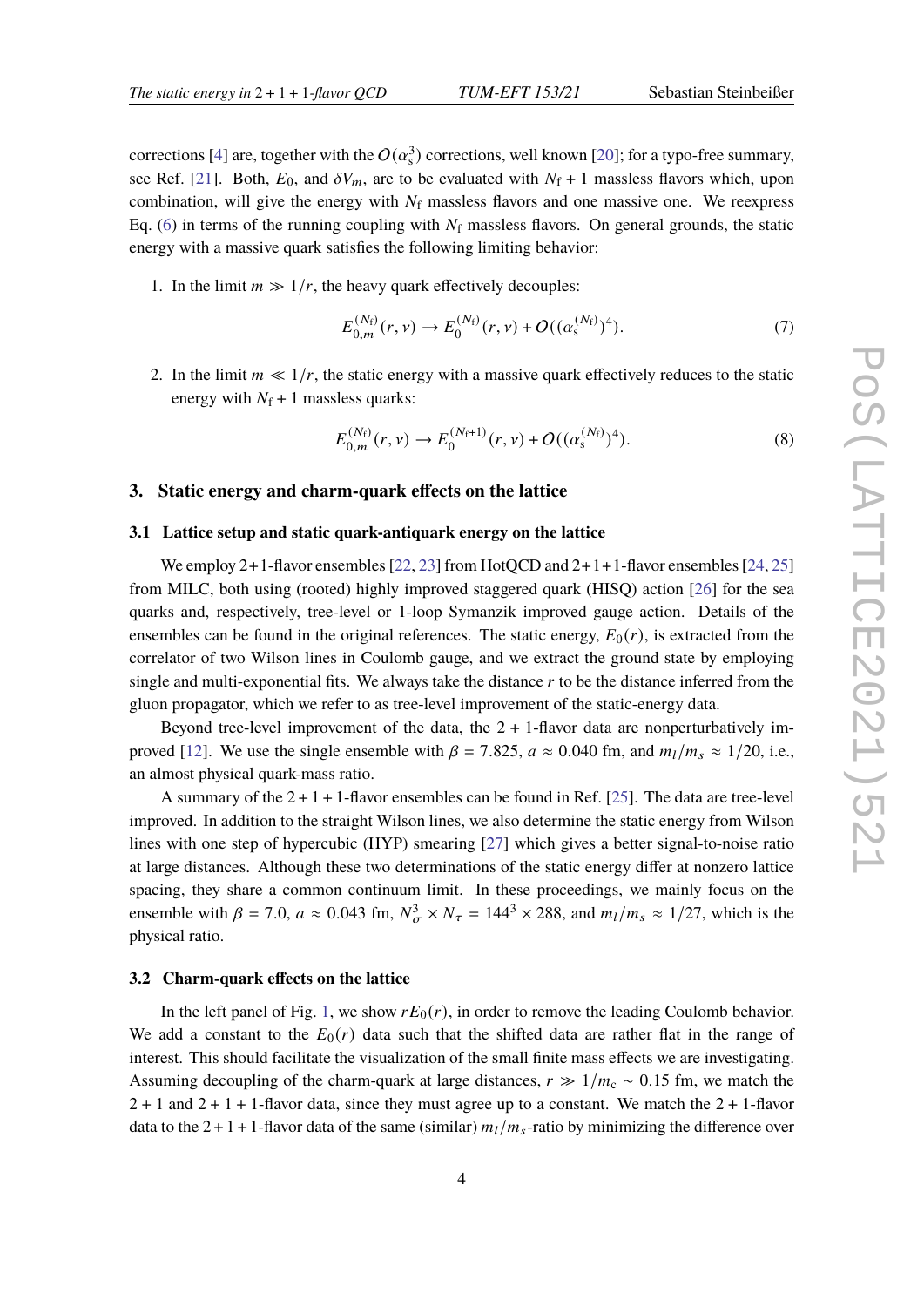<span id="page-4-0"></span>

**Figure 1:** Left:  $rE_0(r)$  for two different 2+1+1-flavor ensembles using different light-quark masses and one  $2+1$ -flavor ensemble of similar lattice spacing. The latter has been matched to the  $2+1+1$ -flavor ensemble at large distances where they agree due to decoupling of the charm-quark while at distances  $r \sim 1/m_c \sim 0.15$  fm the difference is due to the dynamic charm-quark.

Right: Comparison of the  $2 + 1 + 1$ -flavor data with different perturbative curves describing the data in different regions (see text for explanation). In black we show the two-loop static potential obtained from the static force ("F2l", see Eq. [\(5\)](#page-2-0)) with three massless flavors (" $N_f = 3$ ") and a massive charm-quark at two loops (charm effects @ 2-loop), while in orange and green we show the pure two-loop massless four and three flavor curves respectively.

the range  $r \in [0.18, 0.27]$  fm and vary the range to estimate the matching error. In the legend of the plot, we display by how much,  $\Delta$ , the matching procedure shifts the data at  $r = 0.15$  fm. We additionally show another  $2 + 1 + 1$ -flavor data set with larger light sea quark mass,  $m_l/m_s = 1/5$ , whose data set has not been shifted relative to the physical one, such that their relative deviation is due to the difference in the light quark masses. There is a clear difference between the data points of the  $2 + 1$  and the  $2 + 1 + 1$ -flavor ensembles, which we attribute to the dynamical charm as the effect due to the different light-quark masses is smaller.

As discussed in Sec. [2.2,](#page-2-2) the effective number of active flavors that enters the running of  $\alpha_s$ in the static energy changes at different distances with  $m_c$  fixed. At large distances,  $r \gg 1/m_c$ , the charm-quark decouples, and in this region we thus have an effective three-flavor running of  $\alpha_s$ . At short distances,  $r \ll 1/m_c$ , the charm-quark contributes as an active, massless flavor, and we thus have an effective four-flavor running of  $\alpha_s$  in that region. In order to compare with the weak-coupling prediction for charm-quark effects, Eq. [\(6\)](#page-2-1), which is known at two-loop accuracy, we need a reference value for  $\Lambda_{\overline{MS}}$ . We determine a sensible  $\Lambda_{\overline{MS}}$  by fitting Eq. [\(6\)](#page-2-1) to the physical  $2 + 1 + 1$ -flavor ensemble. We leave out data at  $r/a = 1$  from all the fits and vary the fit range up to  $r \approx 0.18$  fm using  $m_c = 1.28$  GeV and three-loop running of  $\alpha_s$ . The value obtained after converting to three-flavors via perturbative decoupling [\[28\]](#page-8-21),  $\Lambda_{\overline{\text{MS}}}^{(N_f=3)}$  $\frac{(N_f=3)}{MS} \approx 325$  MeV, turns out  $\sim$  3.5% higher than the 2019 2 + 1-flavor determination from Ref. [\[12\]](#page-8-4), which is compatible within perturbative truncation uncertainties.

The comparison of the  $N^2LO$  expression with the lattice data is shown in the right panel of Fig. [1.](#page-4-0) The static energy, Eq. [\(3\)](#page-1-1), with four massless active flavors,  $N_f = 4$ , is matched to the data in the smaller r-range  $(r < 1/m_c$ , orange dashed curve), but begins to deviate from the lattice data before  $r \approx 0.12$  fm. Over the whole data range,  $(0.061 - 0.190)$  fm, it has  $\chi^2/\text{dof} \approx 6.6$ . The static energy, Eq. [\(3\)](#page-1-1), with three massless active flavors,  $N_f = 3$ , is matched to the data in the larger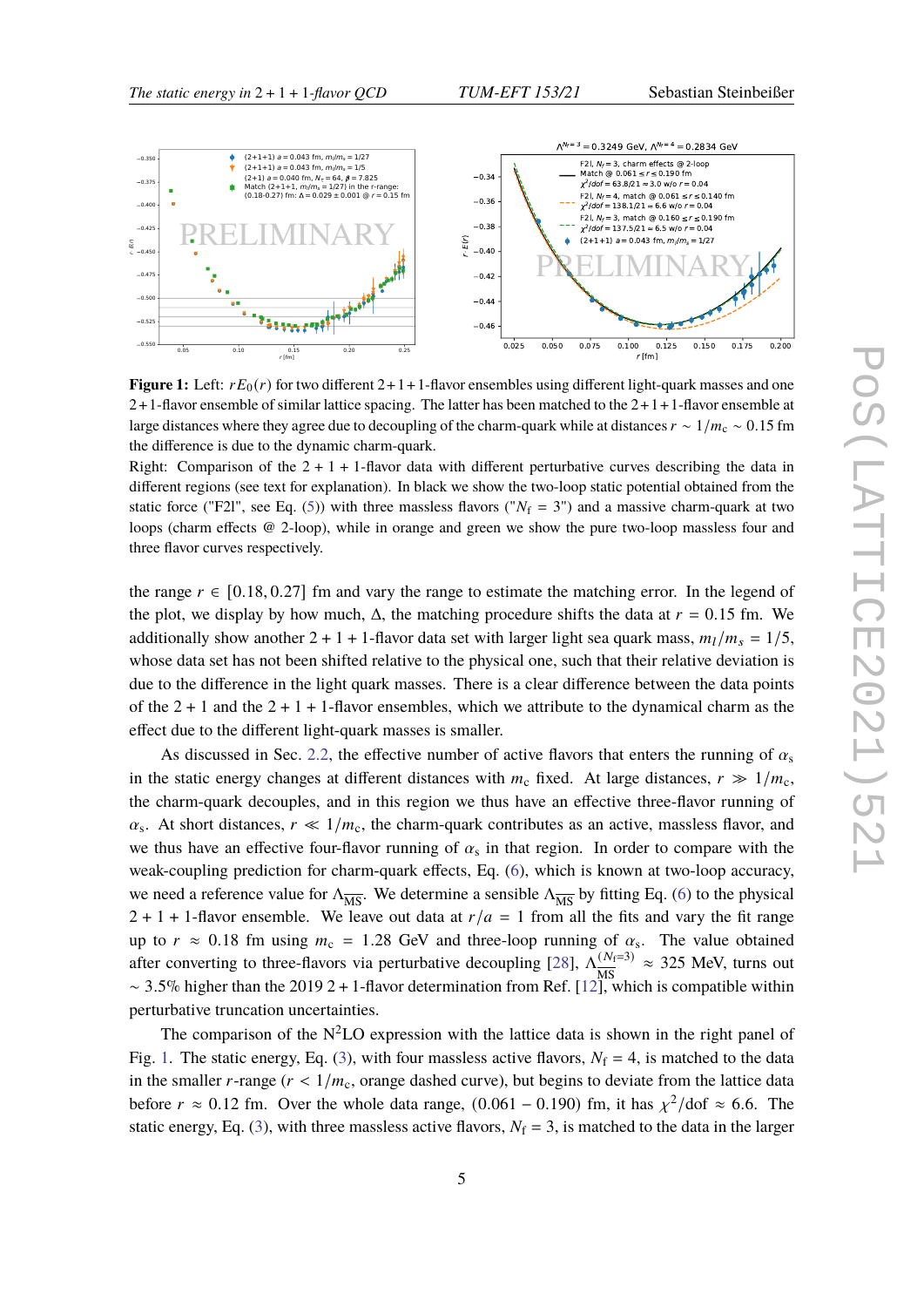*r*-range ( $r > 1/m_c$ , green dashed curve). It describes the data with a  $\chi^2$ /dof  $\approx 6.5$ , which is similar to the previous one for the  $N_f = 4$  massless quark case. We note, however, that with the value of  $\Lambda_{\overline{MS}}^{(N_f=3)}$  $\frac{(N_f=3)}{\text{MS}}$  used here and with the choice  $v = 1/r$  for the soft scale, we are no longer able to describe the 2 + 1-flavor data at short distances, and matching to the data at short distance would no longer describe the long distance data. Finally, using three massless active flavors,  $N_f = 3$ , and a massive charm-quark, matched to the data over the whole  $r$  range (black solid curve), we get a reasonable description of the data, and over the whole data range it has the best  $\chi^2$ /dof  $\approx$  3.0. The black curve also smoothly interpolates between the  $N_f = 4$  massless quark case (at short distances) and the  $N_f = 3$  massless quark case (at large distances).

#### **4. Lattice scales and the string tension**

The static energy based lattice scales  $r_i/a$ ,  $i = 0, 1, 2$ , have not been determined in 2+1+1-flavor QCD, yet. They are defined via ( $\rho \equiv r/a$ ) [\[23,](#page-8-16) [29\]](#page-8-22)

$$
\rho^2 F(\rho)|_{\rho=r_i/a} = \begin{cases} 1.65, & i = 0 \\ 1.0, & i = 1 \\ 0.5, & i = 2 \end{cases}
$$
 (9)

and have the continuum values [\[22,](#page-8-15) [23,](#page-8-16) [30\]](#page-8-23)

$$
r_0 \approx 0.475
$$
 fm,  $r_1 \approx 0.3106$  fm,  $r_2 \approx 0.145$  fm  $\sim 1/m_c$ . (10)

Since the short distance scale  $r_2$  is of the order of the inverse charm-quark mass, we may expect some effect on it due to the dynamic charm-quark.

A general fit Ansatz is given by the Cornell parametrization ( $\rho \equiv r/a$ )

<span id="page-5-0"></span>
$$
aE_0(\rho) = -A/\rho + B + \sigma a^2 \rho, \quad \Rightarrow \quad a^2 F(\rho) = A/\rho^2 + \sigma a^2,\tag{11}
$$

where  $\sigma$  corresponds to the string tension at distances that are large enough for confinement to set in, yet small enough to avoid string breaking. The individual fits for the three scales and also for the string tension are realized as local fits in the region around the respective scales or at large distances only, respectively. We estimate the covariance among the  $E_0$  data at different r by applying the jackknife method to the correlator fits, and we then propagate the errors through pseudorandom sampling of the resulting multivariate normal distribution.

For each  $r_i$ , we choose a range  $\pm 15\%$  around the continuum value based on the  $f_{p4s}$  scale, and demand at least three data points in the range. This excludes determinations of  $r_2/a$  on coarse ensembles. Additionally, we thin out the data in order to be able to safely invert the correlation matrix by (i) equidistant or (ii) randomly choosing 10 points in the  $\pm 15\%$  interval. In the first method, we include the endpoints of the interval.

For the  $\sigma$  determination, we vary  $r_{\text{min}}$  around 0.6 fm and use different values for the Aparameter. We have not determined the Wilson line correlator at distances beyond 0.85 fm. The variation of  $r_{\text{min}}$  uses the values [0.58, 0.59, 0.60, 0.61] fm and the different A-values for the Cornell parametrization are 0 (this assumes no Coulomb-like contribution),  $A_{r_0}$ , which is the A-parameter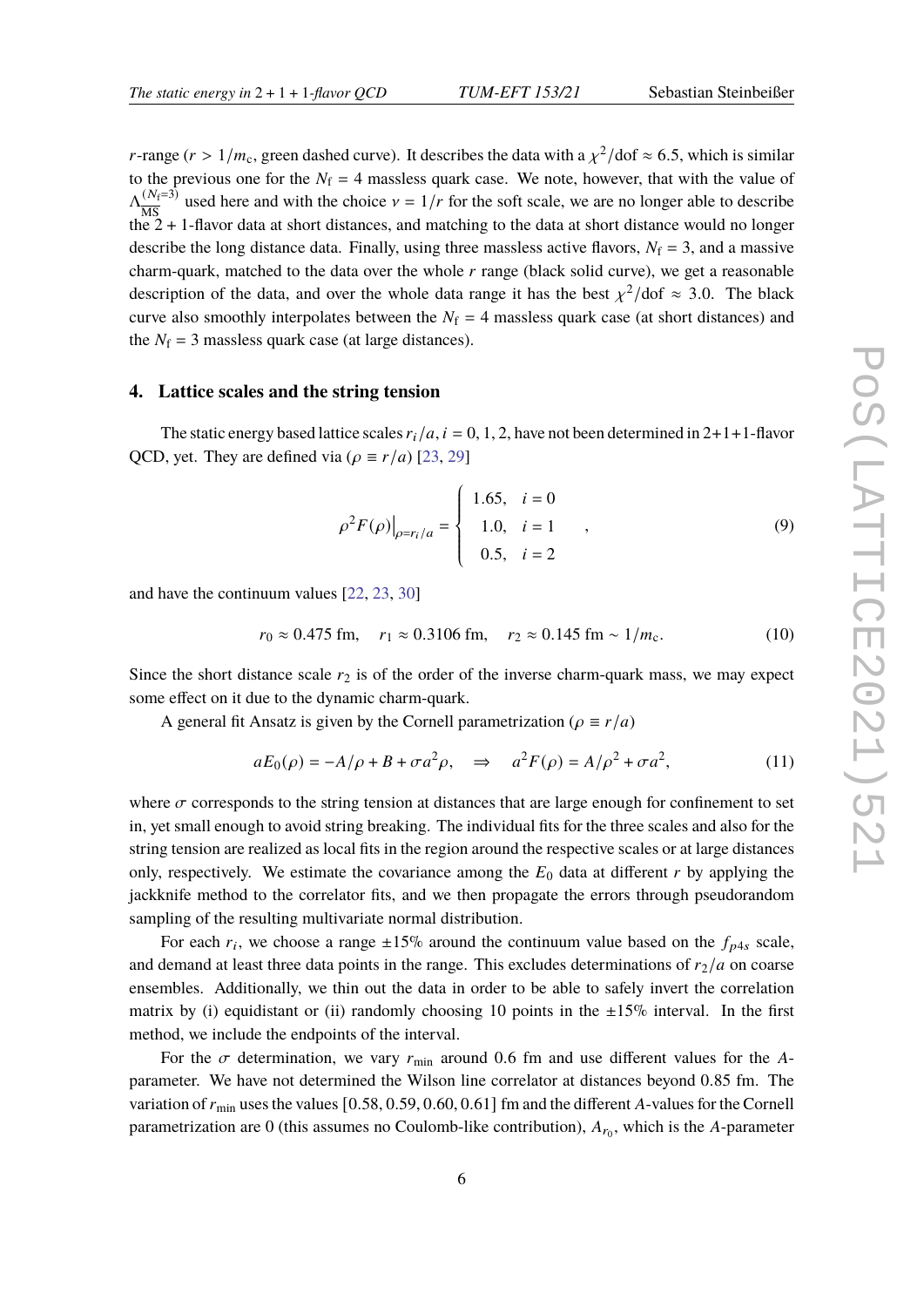$\overline{a}$ 

<span id="page-6-0"></span>

**Figure 2:** Histograms of the sampling results for the quantities  $r_0/r_1$  (left panel),  $r_1/r_2$  (middle panel), and  $\sqrt{\sigma r_0^2}$  (right panel) compared with the 2 + 1-flavor results [\[22,](#page-8-15) [23,](#page-8-16) [32\]](#page-8-24) (gray points). The three histograms of the string tension are for different choices of the  $A$ -parameter (see Eq. [\(11\)](#page-5-0)).

we get from the determination of the scale  $r_0/a$  on the same sample (as described above), and, finally,  $\pi/12$ , which is the Lüscher term [\[31\]](#page-8-25). We again thin out the data using both methods described above, but this time we keep 15 data points.

In Fig. [2,](#page-6-0) we present histograms of 5000 samples thinning out the data by the second fitting method (see above) for the scale ratios  $r_0/r_1$  and  $r_1/r_2$  obtained from the bare result of the static energy, and the dimensionless string tension  $\sqrt{\sigma r_0^2}$  obtained from the static energy using one step of HYP-smearing.

Due to both scales being larger than the inverse charm-quark mass, the ratio  $r_0/r_1$  should not be affected by the massive charm-quark. Indeed, this is seen in the left panel when comparing to the previous  $2 + 1$ -flavor determination [\[22\]](#page-8-15). The good agreement is consistent with decoupling at large distances. The ratio  $r_1/r_2$ , instead, should be affected by the massive charm-quark due to the scale  $r_2$  being of the order of  $1/m_c$ . Indeed, the result shown in the middle panel deviates from the continuum extrapolated  $2 + 1$ -flavor determination [\[23\]](#page-8-16) by about 4–5%, indicating an effect of the dynamical charm quark.

Finally, we determine the string tension for this ensemble using one step of HYP-smearing. We see no significant variation as a function of  $r_{\text{min}}$  and, therefore, we combine the four results that we get for each choice of  $A$  into the one histogram in the right panel. There is no significant difference between choosing the Lüscher term (green histogram) or  $A_{r_0}$  (orange histogram) – either are compatible with the determination from  $[32]$ , where data up to 1 fm and the Lüscher term was used. Neglecting the Coulomb-like term (blue histogram), however, gives a significantly larger result no longer compatible with  $2 + 1$ -flavors [\[32\]](#page-8-24).

We get consistent results for the scales, ratios, and string tension using both methods for choosing the points out of the fit ranges outlined above.

#### **5. Summary**

In summary, our lattice QCD data show effects of a nonzero charm-quark mass in the static energy. Moreover, these effects are in agreement with perturbation theory at two-loop accuracy. We stress that the static energy with massive charm contributions is known in perturbation theory one order in  $\alpha_s$  less than the static energy with just massless quarks, which limits the accuracy of the analysis. That said, the two-loop perturbative description with  $N_f = 3$  massless and one massive flavor interpolates between the limiting  $N_f = 4$  and  $N_f = 3$  cases of the lattice data. More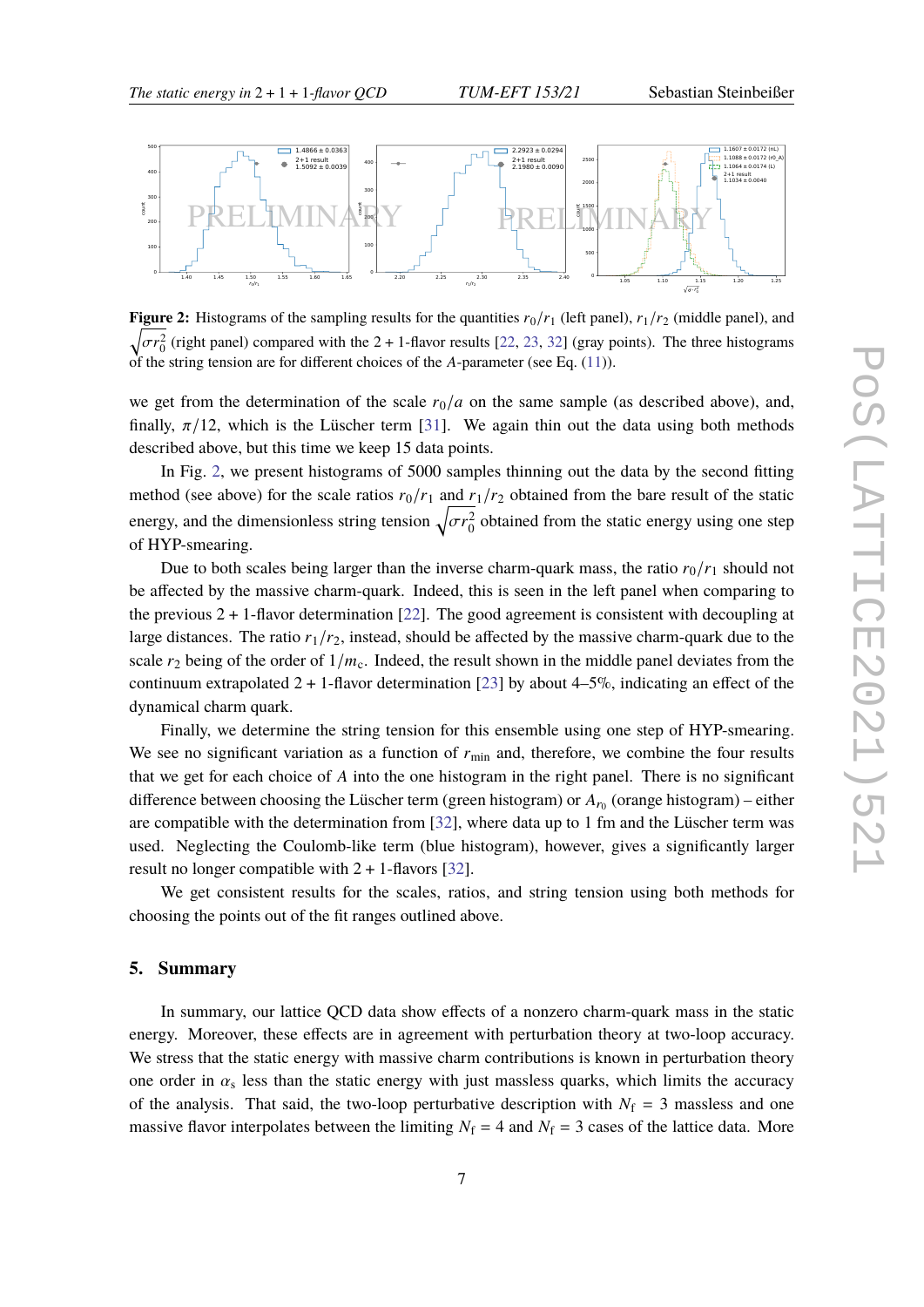specifically, we observe (i) the approach to the massless charm limit at short distances ( $r \ll 1/m_c$ ), where the data can be described by the expression of the static energy with  $N_f = 4$  massless quarks, and (ii) the decoupling of the massive charm quark in the long distance limit ( $r \gg 1/m_c$ ), where the  $2 + 1 + 1$  or  $2 + 1$ -flavor results are both consistent with the  $N_f = 3$  result.

We get overall consistent estimates for the scales  $r_i/a$  and of  $\sqrt{\sigma r_i^2}$  for the first time in 2+1+1flavor simulations. Especially, the ratio  $r_0/r_1$  and  $\sqrt{\sigma r_0^2}$  seem consistent with earlier 2 + 1-flavor determinations in [\[22,](#page-8-15) [32\]](#page-8-24) and thus are indicative of the decoupling of the charm quark. The ratio  $r_1/r_2$  on the other hand deviates from the 2 + 1-flavor result [\[23\]](#page-8-16) due to the effects from the massive charm quark on  $r_2 \sim 1/m_c$ . For the string tension, we can see some dependence on the choices of A and  $r_{\text{min}}$ .

The results in these proceedings are still preliminary. The uncertainties quoted so far are of purely statistical nature, because we focus on a single ensemble. We are refining the ground state extraction in order to obtain a complete, solid error budget, and we are analyzing several of the  $2 + 1 + 1$ -flavor HISO ensembles.

## **Acknowledgments**

We thank the MILC Collaboration for allowing use of their  $2 + 1 + 1$ -flavor HISO ensembles. The simulations were carried out on the computing facilities of the Computational Center for Particle and Astrophysics (C2PAP) in the project *Calculation of finite* T QCD correlators (pr83pu) and of the SuperMUC cluster at the Leibniz-Rechenzentrum (LRZ) in the project *The role of the charm-quark for the QCD coupling constant* (pn56bo). This research was funded by the Deutsche Forschungsgemeinschaft (DFG, German Research Foundation) cluster of excellence "ORIGINS" [\(www.origins-cluster.de\)](www.origins-cluster.de) under Germany's Excellence Strategy EXC-2094-390783311. Fermilab is managed by Fermi Research Alliance, LLC, under Contract No. DE-AC02-07CH11359 with the U.S. Department of Energy. P. Petreczky is supported by the U.S. Department of Energy under Contract No. DE-SC0012704. R. L. Delgado is supported by the Ramón Areces Foundation, the INFN post-doctoral fellowship AAOODGF-2019-0000329, and the Spanish grant MICINN: PID2019- 108655GB-I00. J. H. Weber's research is also funded by the Deutsche Forschungsgemeinschaft (DFG, German Research Foundation) – Projektnummer 417533893/GRK2575 "Rethinking Quantum Field Theory". S. Steinbeißer would like to thank Florian M. Kaspar for discussion.

## **References**

- <span id="page-7-0"></span>[1] K. G. Wilson, Phys. Rev. D **10**, 2445 (1974).
- <span id="page-7-1"></span>[2] L. S. Brown and W. I. Weisberger, Phys. Rev. D **20**, 3239 (1979).
- <span id="page-7-2"></span>[3] W. Fischler, Nucl. Phys. B **129**, 157 (1977).
- <span id="page-7-3"></span>[4] A. Billoire, Phys. Lett. B **92**, 343 (1980).
- <span id="page-7-4"></span>[5] N. Brambilla et al., Phys. Rev. D **60**, 091502 (1999), [hep-ph/9903355](https://arxiv.org/abs/hep-ph/9903355).
- <span id="page-7-5"></span>[6] C. Anzai, Y. Kiyo, and Y. Sumino, Phys. Rev. Lett. **104**, 112003 (2010), [0911.4335](https://arxiv.org/abs/0911.4335); A. V. Smirnov, V. A. Smirnov, and M. Steinhauser, Phys. Rev. Lett. **104**, 112002 (2010), [0911.4742](https://arxiv.org/abs/0911.4742); N. Brambilla et al., Phys. Lett. B **647**, 185 (2007), [hep-ph/0610143](https://arxiv.org/abs/hep-ph/0610143).